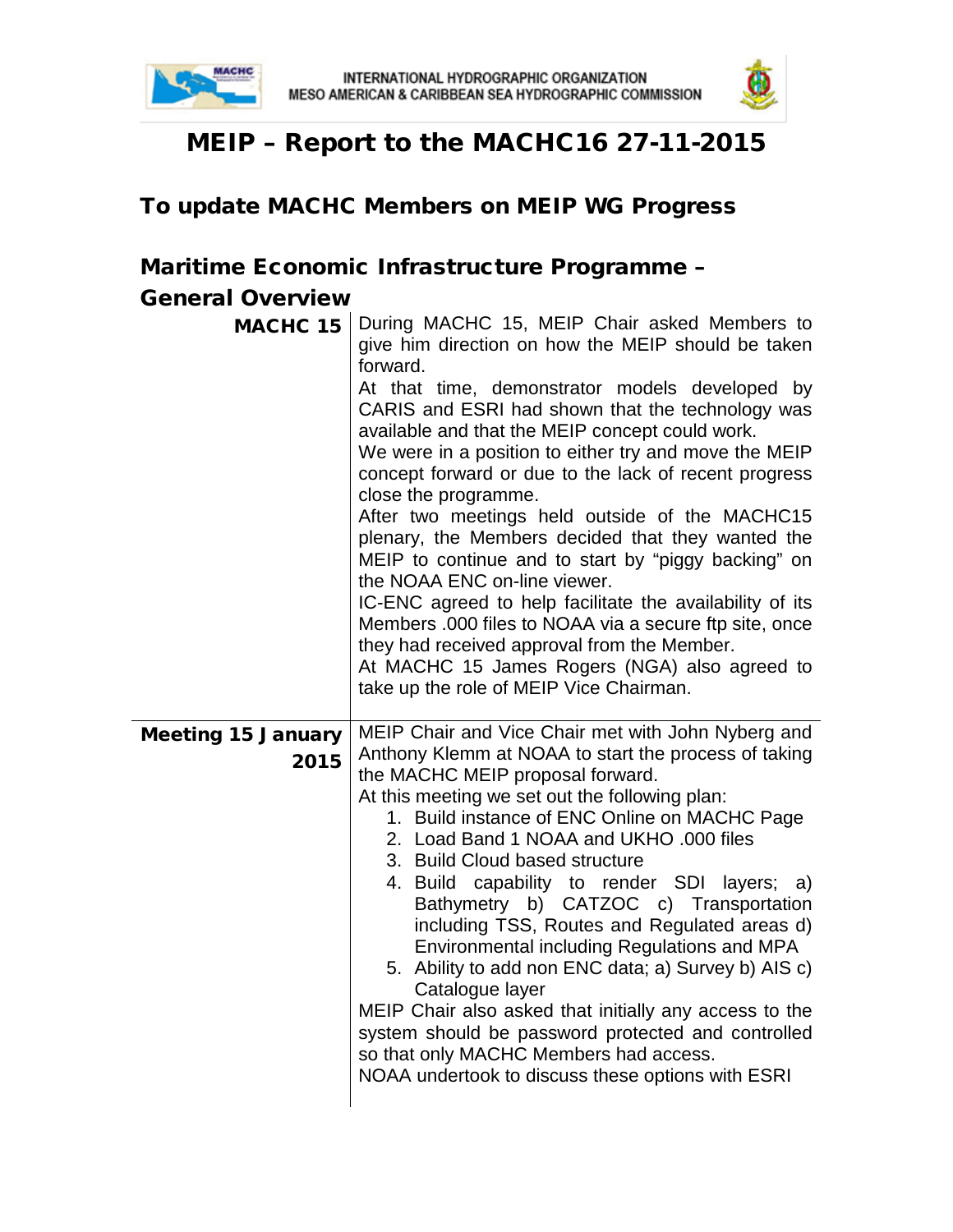



| <b>Letter 20 March</b><br>2015                                                         | MACHC members were then sent a letter informing<br>them that we had set up the online viewer. They were<br>also informed of the meetings that had been held and<br>the decision to password protect the data.<br>The intention is for Members review the need for the<br>password protection during MACHC16.                                                                                                                                                                                  |
|----------------------------------------------------------------------------------------|-----------------------------------------------------------------------------------------------------------------------------------------------------------------------------------------------------------------------------------------------------------------------------------------------------------------------------------------------------------------------------------------------------------------------------------------------------------------------------------------------|
| <b>Follow up meetings</b><br>14 April and 7 July<br>and MICC<br><b>Conference call</b> | Further meetings were held at NOAA to discuss the<br>progress of the development of the online viewer.<br>MEIP Chair was also given the opportunity to update<br>members during the MICC Conference call that took<br>place on 1 <sup>st</sup> July.                                                                                                                                                                                                                                          |
| <b>July Letter to</b><br><b>Members</b>                                                | A follow up letter to members was sent out on 22 July<br>2015, that explained who had given approval for their<br>.000 files to be included and the different layers and<br>functions including details of the controlled access.<br>All members not currently providing .000 files were<br>asked to consider providing their files.<br>It appeared that some members did not receive this<br>letter and it was re-sent on 5 August 2015.                                                     |
| <b>Netherlands Coast</b><br>Guard                                                      | On 4 August the Netherlands HO asked for permission<br>for their Coast Guard to trial the on-line viewer. The<br>WG viewed hat the NL CG were a trusted body and<br>agreed that they could trial the viewer                                                                                                                                                                                                                                                                                   |
| <b>MICC Conference</b><br>call 21 October                                              | The MICC Chair gave MACHC chair the opportunity to<br>update Members on MEIP activity during the October<br>MICC Conference call. The MS were informed of the<br><b>NL Coast Guard trial.</b>                                                                                                                                                                                                                                                                                                 |
| <b>Feedback</b>                                                                        | The NL CG provided the following feedback:<br>Does the viewer work correctly?<br>Not fully:<br>When we zoom in, it occasionally happens that<br>nothing is displayed. The images return when<br>the zoom level was decreased.<br>For some reason, it is not possible to log in at<br>some internet connections. This was not due to<br>someone else at our office being logged in at<br>the same time.<br>In what situation could this viewer be helpful?<br>Planning and amphibic operations |